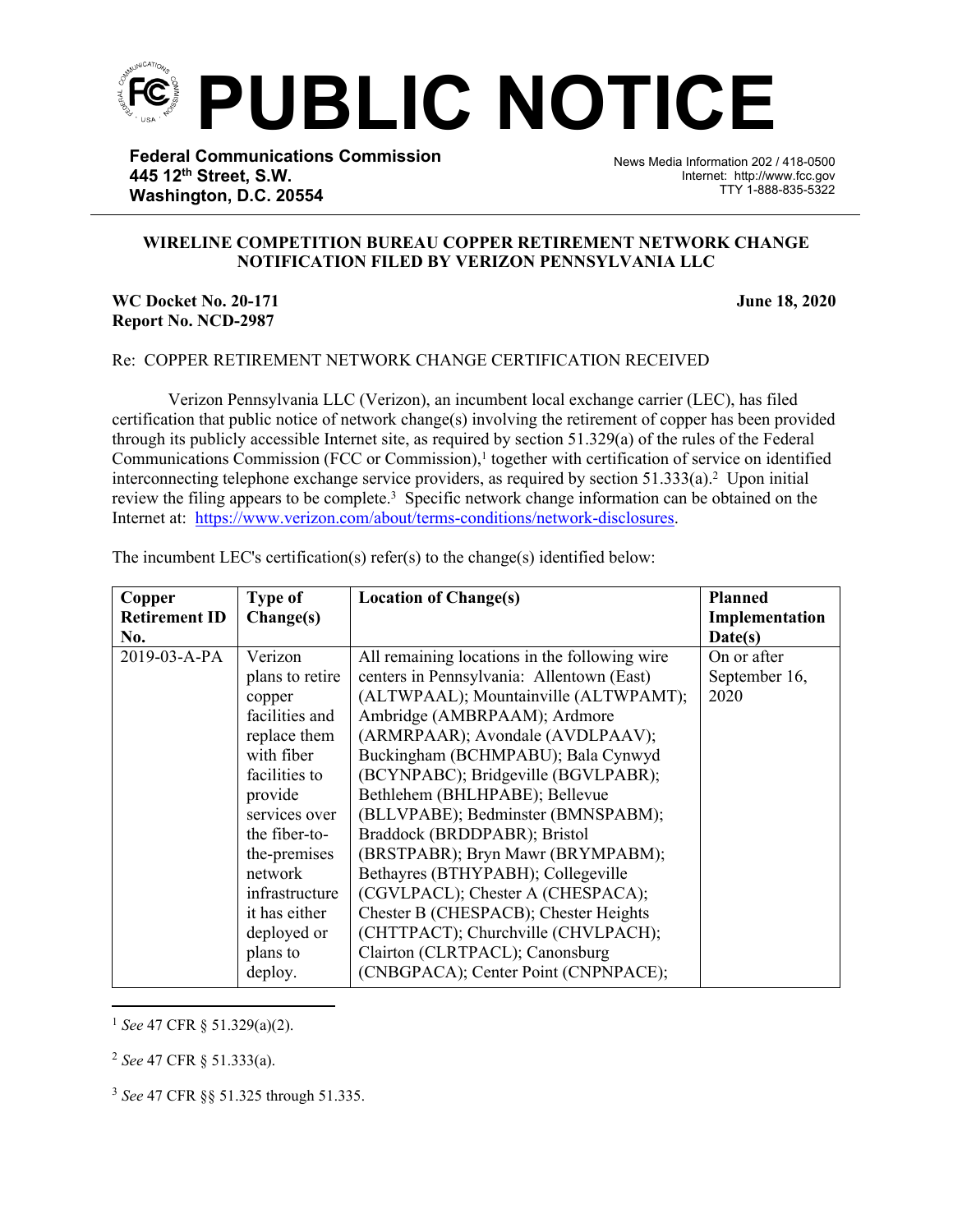|  | Crafton (CRAFPACR); Coraopolis           |  |
|--|------------------------------------------|--|
|  | (CRPLPACO); Carversville (CRVVPACA);     |  |
|  | Chester Springs (CSSPPACS); Coatesville  |  |
|  | (CTVLPACV); Dillsburg (DLBGPAXD);        |  |
|  | Donora (DNRAPADO); Dover (DOVRPAXD);     |  |
|  | Dorseyville (DRVLPADO); Downingtown      |  |
|  | (DWTWPADT); Eagle (EAGLPAEG);            |  |
|  | Elizabeth (ELZBPAEL); Elizabeth Township |  |
|  | (ELZTPAET); Exton (EXTNPAEX);            |  |
|  | Finleyville (FLYVPAFI); Fishing Creek    |  |
|  | (FSCKPAFC); Glenmoore (GLNMPAGL);        |  |
|  | Glenshaw (GLNSPAGL); Green Lane          |  |
|  | (GRLAPAGL); Homestead (HMSTPAHO);        |  |
|  | Harrisburg (HRBGPAHA); Harleysville      |  |
|  | (HRLVPAHV); Hershey (HRSHPAXH);          |  |
|  | Hatboro (HTBOPAHB); Imperial             |  |
|  | (IMPRPAIM); King of Prussia (KGPRPAKP);  |  |
|  | Kuhnsville (KHVLPAKU); Kemblesville      |  |
|  | (KMVLPAKV); Kennett Square               |  |
|  | (KNSQPAKS); Langhorne (LANGPALA);        |  |
|  | Larchmont (LARCPALM); Lebanon            |  |
|  | (LBNNPAES); Landenberg (LDNBPALB);       |  |
|  | McDonald (MCDDPAMC); McMurray            |  |
|  | (MCMRPAMC); McKeesport (MCPTPAMK);       |  |
|  | McKees Rocks (MCRKPAMR); Media           |  |
|  | (MEDIPAME); Millvale (MLVAPAMI);         |  |
|  | Mendenhall (MNDNPAMH); Monroeville       |  |
|  | (MOVLPAMO); Morrisville (MRSLPAMV);      |  |
|  | New Cumberland (NCLDPANC); Norristown    |  |
|  | (NRTWPANR); New Hope (NWHPPANH);         |  |
|  | North Wales (NWLSPANW); Newtown          |  |
|  | (NWTWPANW); Oakdale (OKDLPAOA);          |  |
|  | Oakmont (OKMTPAOA); Oxford               |  |
|  | (OXFRPAOX); Paoli (PAOLPAPA); Penn Hills |  |
|  | (PEHLPAPH); Pughtown (PGTWPAPT);         |  |
|  | Chestnut Hill (PHLAPACH); Davenport      |  |
|  | (PHLAPADB); Evergreen (PHLAPAEV);        |  |
|  | Eastwick (PHLAPAEW); Locust              |  |
|  | (PHLAPALO); Market (PHLAPAMK);           |  |
|  | Pennypacker (PHLAPAPE); Regent           |  |
|  | (PHLAPARE); Saratoga (PHLAPASA);         |  |
|  | Sherwood (PHLAPASH); Trinity             |  |
|  | (PHLAPATR); Waverly (PHLAPAWV);          |  |
|  | Carrick (PITBPACA); Downtown Pittsburgh  |  |
|  | (PITBPADT); North Side (PITBPANS);       |  |
|  | Squirrel Hill (PITBPASQ); Pineville      |  |
|  | (PIVLPAPV); Pleasant Hills (PLHSPAPH);   |  |
|  | Palmyra (PLMYPAPA); Pennsburg            |  |
|  | (PNBGPAPB); Parkesburg (PRBGPAPB);       |  |
|  | Parkerford (PRFDPAPF); Perkasie          |  |
|  | (PRKSPAPE); Plumsteadville (PSVLPAPV);   |  |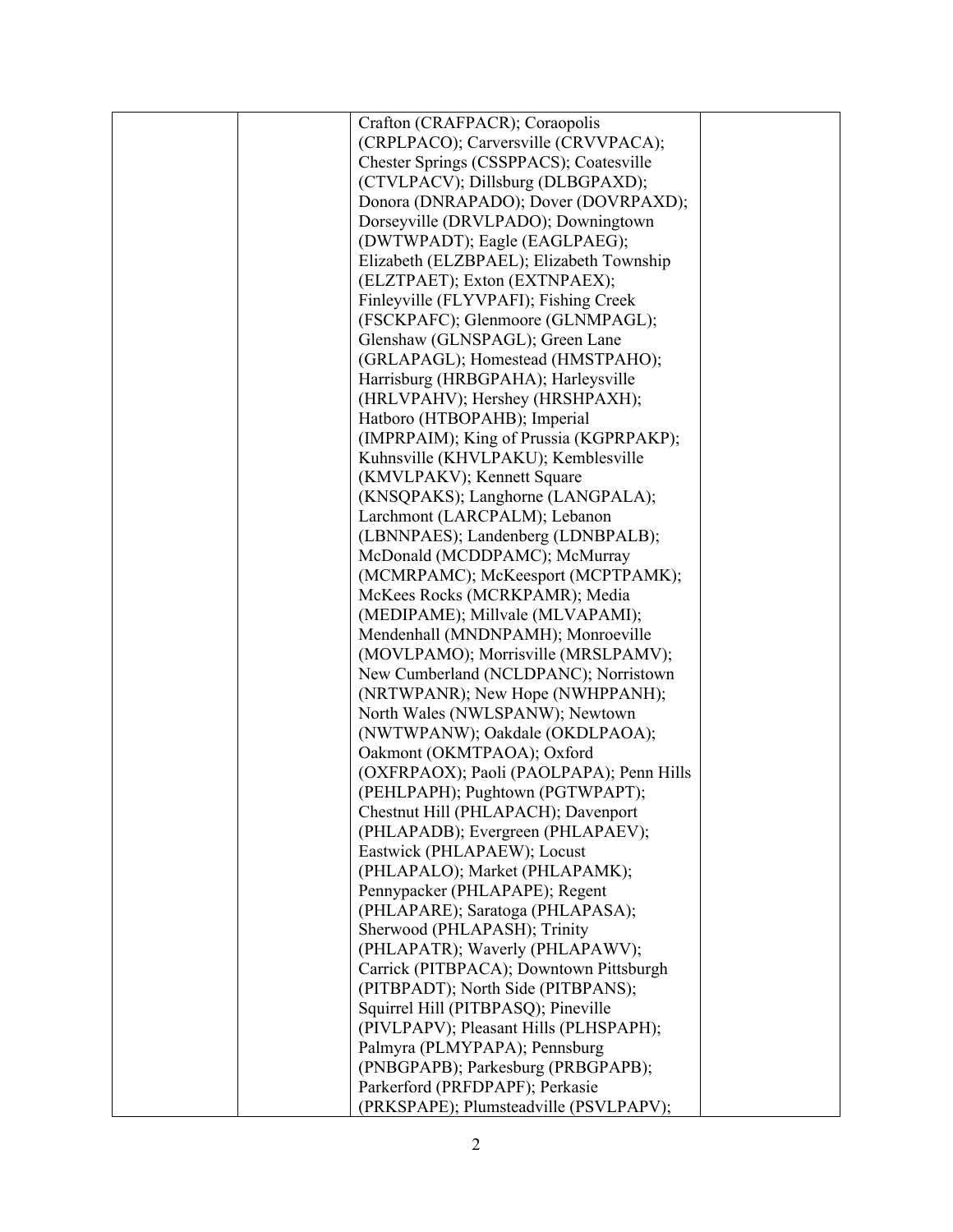| Paxtang (PXTGPAPG); Phoenixville      |  |
|---------------------------------------|--|
| (PXVLPAPV); Perrysville (PYVLPAPE);   |  |
| Quakertown (QKTWPAQT); Robinson       |  |
| Township (RBTPPART); Ridley Park      |  |
| (RDPKPARP); Royersford (RYFRPARF);    |  |
| Schwenksville (SCHWPASV); Souderton   |  |
| (SDTNPASD); Shellsville (SHLVPAXS);   |  |
| Sharpsburg (SHSAPASH); Springfield    |  |
| (SPFDPASF); Sewickley (SWKYPASE);     |  |
| Trooper (TRPRPATR); Washington        |  |
| (WASHPAWA); Wayne (WAYNPAWY); West    |  |
| Chester (WCHSPAWC); West Grove        |  |
| (WGRVPAWG); Warrington (WGTNPAWR);    |  |
| Willow Grove (WLGRPAWG); West Mifflin |  |
| (WMFLPAWM); West Newton               |  |
| (WNTNPAWN); West View (WSVWPAWE);     |  |
| York Main (YORKPAXM); York North      |  |
| (YORKPAXN) & Yardley (YRDLPAYL).      |  |

Incumbent LEC contact: Jennifer E. Pelzman Manager, Legal Support – Federal Regulatory and Legal Affairs Verizon 1300 I Street, N.W., Suite 500 East Washington, D.C. 20005 Phone: (202) 515-2463

An objection to an incumbent LEC's copper retirement notice may be filed by an information service provider or telecommunications service provider that directly interconnects with the incumbent LEC's network. Such objections must be filed with the Commission, and served on the incumbent LEC, no later than the ninth business day following the release of this Public Notice.<sup>4</sup> The effective implementation date(s) of network changes referenced in standard copper retirement notices are subject to the FCC public notice periods described under section  $51.333(b)(2)$ .<sup>5</sup> For purposes of computation of time when filing a petition for reconsideration, application for review, or petition for judicial review of the Commission's decision, the date of "public notice" shall be the later of 90 days after the release date of this Public Notice, or the release date of any further public notice or order announcing final action, as applicable. Should no petitions for reconsideration, applications for review, or petitions for judicial review be timely filed, the proceeding listed in this Public Notice shall be terminated, and the docket will be closed.

Information service providers and telecommunications service providers that directly interconnect with the incumbent LEC's network may file objections, and other interested parties may file comments,

<sup>4</sup> *See* 47 CFR § 51.333(c).

<sup>5</sup> *See* 47 CFR § 51.333(b)(2). In the absence of filed objections, a notice of copper retirement usually will be deemed final on the 90th day after the release of the Commission's public notice of the filing pursuant to section 51.333(b)(2). However, notice of copper retirement involving facilities that are not being used to provision services to any customers, usually will be deemed final on the 15th day after the release of the Commission's public notice of the filing. *Id*.